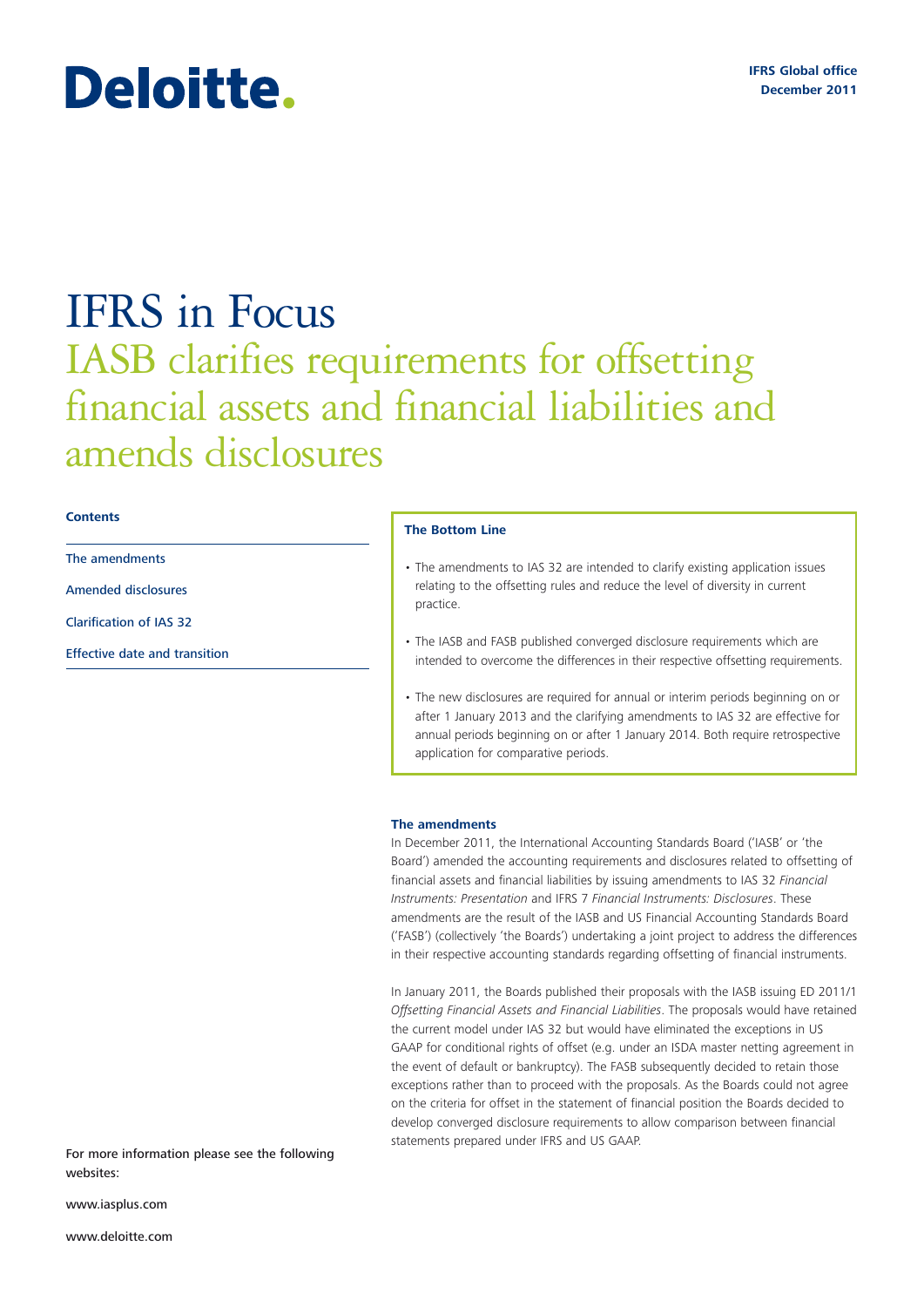#### **Amended disclosures**

The amendments to IFRS 7 require an entity to disclose information about rights of offset and related arrangements (such as collateral posting requirements) for financial instruments under an enforceable master netting agreement or similar arrangement. At a minimum, entities should disclose (in a tabular format, separating financial assets and financial liabilities unless another format is more appropriate) the following information:

- a) the gross amounts of those recognised financial assets and recognised financial liabilities under an enforceable master netting agreement, or similar arrangement;
- b) the amounts offset in accordance with the criteria in IAS 32;
- c) the net amounts presented in the statement of financial position ((a) less (b));
- d) the amounts subject to an enforceable master netting arrangement or similar arrangement that are not included in (b); and
- e) the net amount after deducting the amounts in (d) from the amounts in (c) above.

The amounts disclosed in item (d) would include those rights to set-off amounts that are only enforceable and exercisable in the event of default, insolvency or bankruptcy. This would include amounts related to financial collateral both received and pledged, whether as cash or as non-cash collateral, excluding the extent of over-collateralisation.

These disclosures may be grouped entirely by type of financial instrument or transaction (e.g., derivatives, repurchase and reverse repurchase agreements or securities borrowing and lending arrangements) or by type of financial instrument for items (a) – (c) and then by counterparty for items (c) – (e). If the disclosures are provided by counterparty, the counterparty is not required to be identified by name but should be separated in to individually significant counterparties with immaterial counterparty exposures aggregated together (e.g. Counterparty A, Counterparty B, Other Counterparties).

#### **Clarification of IAS 32**

The proposals in the ED were largely similar to the existing requirements of IAS 32; however there were subtle differences that could have affected the application of the offsetting requirements under IFRS. Additionally, while conducting constituent outreach, the IASB staff observed differing interpretations and application of the offsetting requirements currently in IAS 32. Following consideration of these issues, the Board has amended IAS 32 to clarify the meaning of 'currently has a legally enforceable right of set-off' and 'simultaneous realisation and settlement'.

#### Meaning of 'currently has a legally enforceable right of set-off'

The amendments clarify that to result in offset of a financial asset and a financial liability, a right to set-off must be available today rather than being contingent on a future event and must be exercisable by any of the counterparties, both in the normal course of business and in the event of default, insolvency or bankruptcy. Also, the amendments clarify that the determination of whether the right meets the legally enforceable criterion will depend on both the contractual terms entered into between the counterparties as well as the law governing the contract and the bankruptcy process in the event of bankruptcy or insolvency.

### Observation

Entities may not have considered events of default, insolvency or bankruptcy in their assessment of the offsetting rules or may have only considered the counterparty rather than all parties to the arrangement. Therefore, entities may need to reconsider their existing arrangements to determine whether items currently being offset would qualify for such a presentation under the amended guidance. This reconsideration may include new or revised legal opinions.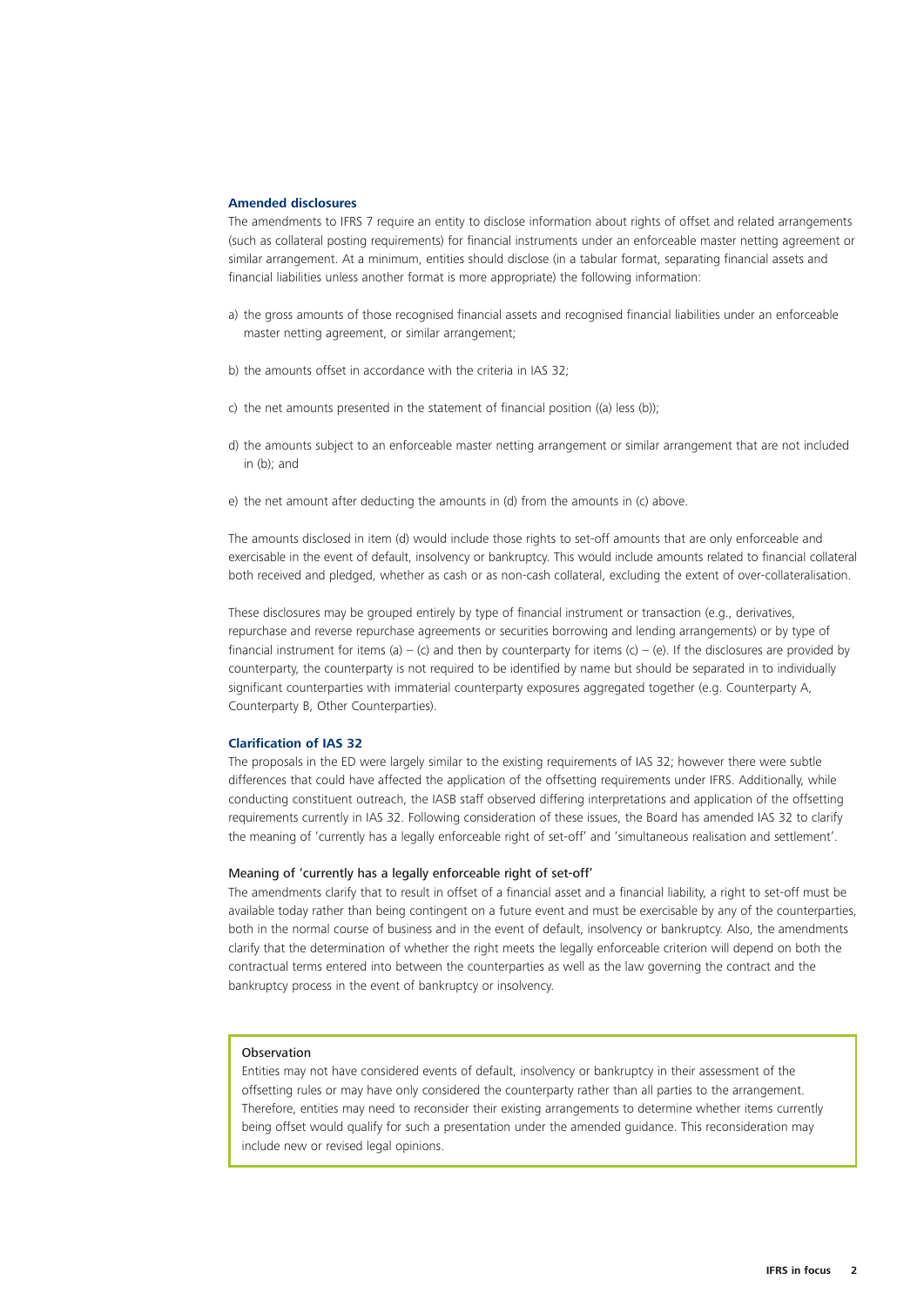#### Meaning of 'simultaneous realisation and settlement'

The amendments provide clarification on which settlement processes would meet the requirement for offsetting that an entity has 'the intention to settle a financial asset and a financial liability net or simultaneously'. The realisation of a financial asset and settlement of a financial liability is simultaneous if the settlements occur 'at the same moment'. However, gross settlement that does not occur simultaneously may also meet the principle and criteria for offsetting if a single settlement process results in cash flows being equivalent to a single net amount. Specifically, a gross settlement system would meet the criteria for net settlement if it has all of the following characteristics:

- financial assets and financial liabilities that meet the right of set-off criterion are submitted for processing at exactly the same point;
- once the financial assets and liabilities are submitted for processing, the settlement instructions cannot be cancelled or altered;
- there is no potential for the cash flows arising from the assets and liabilities to change once they have been submitted for processing unless the processing fails;
- if the processing of one asset or liability that is offset against another fails, then the processing of the related security used as collateral will also fail (and vice versa);
- any transactions that fail will be re-entered for processing until they are settled:
- settlement of the amount due and payable is carried out through the same settlement institution (for example, delivery versus payment or the same depository account); and
- there exists an intraday credit facility that will provide sufficient overdraft or other intraday credit at the settlement date for each of the parties, and there is a high likelihood that the intraday credit facility would be honoured if called upon.

#### **Effective date and transition**

The amended offsetting disclosures are required for annual periods beginning on or after 1 January 2013 and interim periods within those annual periods. The disclosures should also be provided retrospectively for all comparative periods. However, the clarifying amendments to IAS 32 are not effective until annual periods beginning on or after 1 January 2014, also with retrospective application required.

#### Observation

The IASB had originally decided on an effective date of 1 January 2013 for both the disclosures in IFRS 7 and clarifying amendments to IAS 32. However, constituents raised operational concerns with the clarifying amendments to IAS 32. In particular, they noted the requirement to provide comparative information as of 1 January 2012, the fact that many of their contractual arrangements will have to be reconsidered and that systems changes may be required. Based on these concerns, the Board decided to delay the effective date of the clarifying amendments to annual periods beginning on or after 1 January 2014.